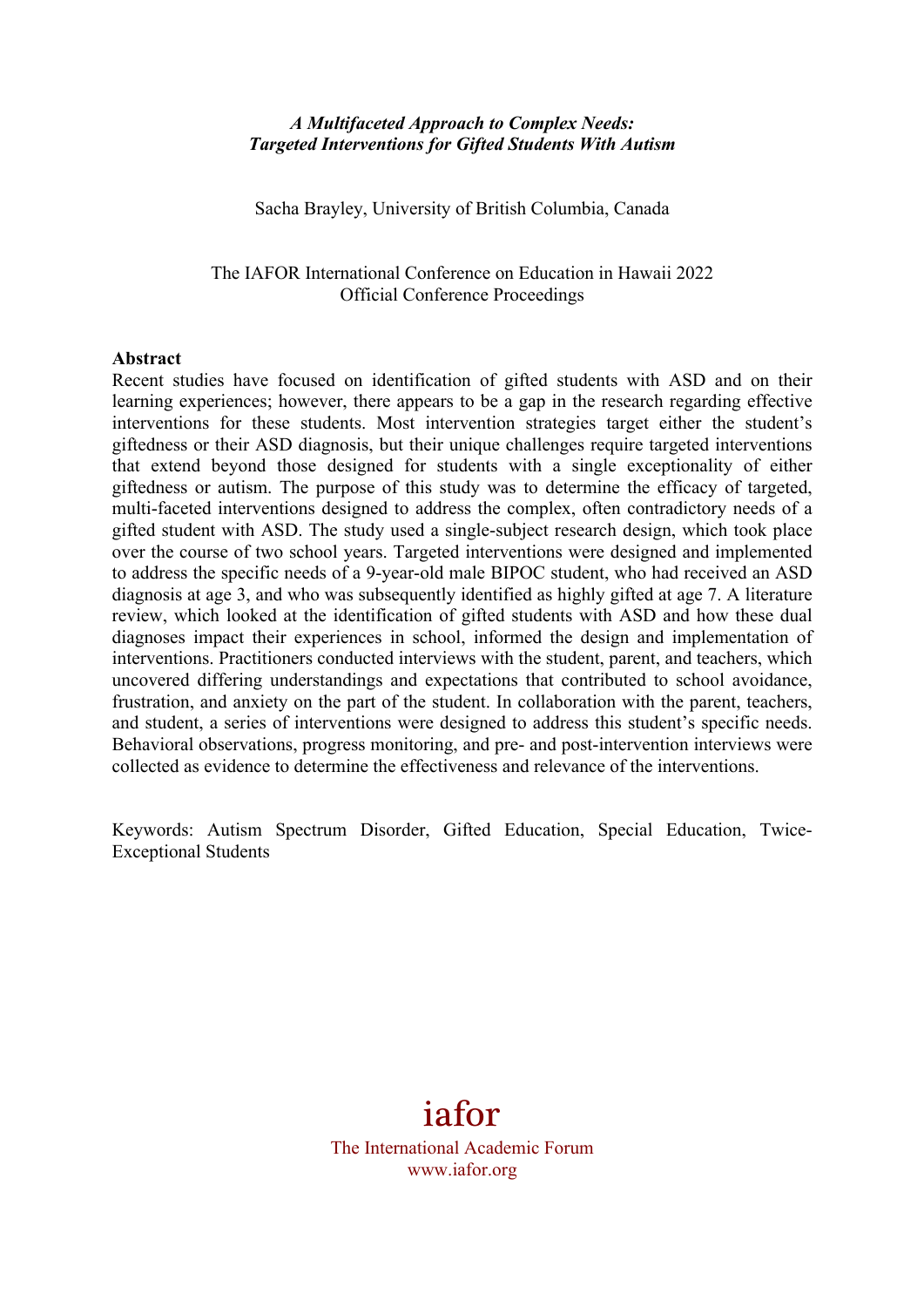# **Introduction**

Meeting the educational needs of students with complex learning profiles and multiple diagnosed exceptionalities is challenging even for experienced teachers. Students who are gifted and who also have an Autism Spectrum Disorder (ASD) diagnosis present unique challenges to teachers, as they typically require remedial instruction in some areas yet crave advanced work in other areas. As a result, the learning experiences of gifted students with ASD can be marred by frustration caused by unmet needs or underdiagnosed challenges. Recent studies have focused on the identification of students who are gifted and who also have an ASD diagnosis (Burger-Veltmeijer, Minnaert, & Van den Bosch, 2015). Wo, Lo and Tsai (2019) noted that teachers often focus more on remediation of ASD-related deficits than on nurturing the academic potential, which can lead to frustration and anxiety for the students. Cain, Kaboski & Gilger (2019) identified the underutilization of appropriate services by gifted students with ASD and lack of teacher understanding of the needs of twiceexceptional students as concerns. However, little research has been conducted on how the needs of gifted students with ASD can be effectively addressed. The purpose of this study was to design and evaluate the efficacy of a targeted intervention plan that addresses the specific needs of a 9-year-old male student who is highly gifted and has ASD.

# **Methods**

The study used a single-subject research design, which took place over the course of two school years. Design and implementation of the interventions were informed by the research of Burger-Veltmeijer, Minnaert, and Van den Bosch (2015), Wu, Lo and Tsai (2019) and Cain, Kaboski and Gilger (2019), which looked at the identification of students who are both gifted and have ASD and how these dual diagnoses impact their experiences in school.

#### **Student Profile**

The student is a 9-year-old BIPOC male of Filipino heritage. Both his parents were born in the Philippines and immigrated to Canada before he was born. The mother works as an office manager in Vancouver, Canada and is the student's main caregiver. The father is a US citizen who works in Seattle, Washington and commutes home on the weekends. The student was born in Canada and speaks both English and Tagalog at home. The family is also devoutly Roman Catholic.

The student has a complex profile of medical and learning needs. He has a chronic health condition that makes him immunocompromised, which caused particular stress at the onset of the COVID-19 pandemic. At age three, he was diagnosed with a developmental coordination disorder (DCD). At that time, he also received an ASD diagnosis. Subsequently, at the age of seven, he received a psychoeducational assessment and was identified as highly gifted with a Full Scale IQ of 144.

### **Data Collection**

The study used multiple modes of data collection at the pre- and post-intervention stage. Data were collected from interviews, behavioral observations, school attendance, family background, educational history and experiences, and student/parent questionnaires. Preintervention data were used to identify the student's current level of performance and specific needs as well as the goals, concerns, and expectations of the student, parent, and teacher. The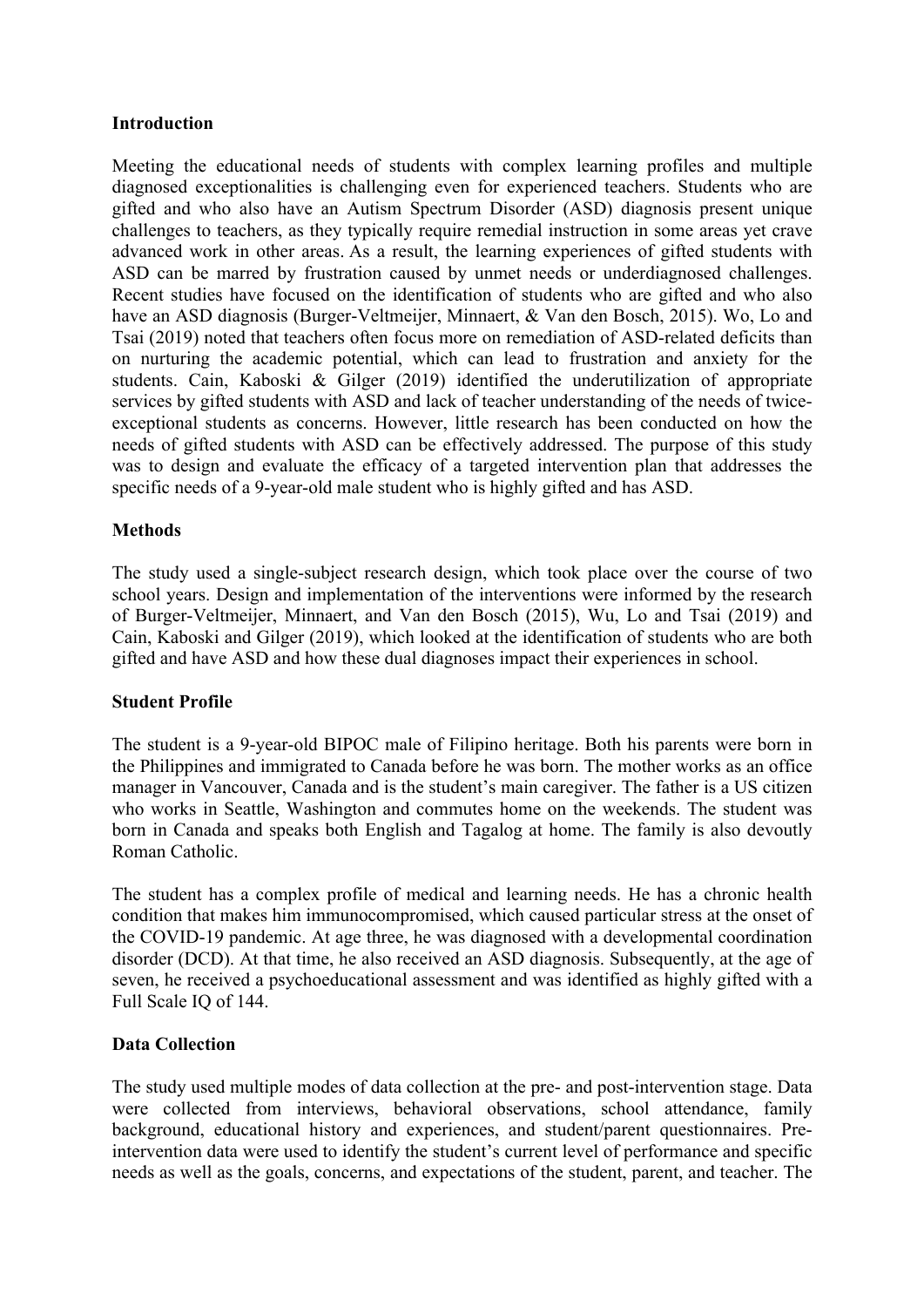information was then used to design targeted interventions. Post-intervention data were then used to evaluate the effectiveness of the interventions and measure the student's overall progress. Weekly debriefing sessions, self-evaluations, and progress monitoring took place during the intervention to determine if and when adjustments and 'fine-tuning' of goals were needed.

# **Interviews**

Interviews were conducted with the student, parent, and teachers, which uncovered differing understandings and expectations that contributed to school avoidance, frustration, and anxiety on the part of the student. The student's early educational experiences and the parent's interactions with the school contributed to concerns about how the student was being supported and impacted the family's relationship with the school, which hindered collaboration.

# **Early Educational Experiences**

In Kindergarten, the teacher focused heavily on social interactions and fine motor skills. The student had not yet been identified as gifted, and therefore he did not receive any enrichment opportunities or acknowledgement of his intellectual abilities. The assumption was that his speech and reading skills were echolalic and hyperlexic. There was also concern that he struggled to draw. For in-school supports, he received speech and language therapy for articulation and occupational therapy for his fine motor skills. The resource teacher led social groups with the student and two of his classmates who also had ASD. However, his highfunctioning ASD profile was vastly different from those of the other two classmates, who were quite low-functioning. As a result, the social group activities were well below the student's level of performance and caused a lot of frustration for him. The lack of extending enrichment opportunities further added to his frustration and contributed to him feeling misunderstood. At this time, the mother became very upset that her son's ASD diagnosis meant he was grouped in with students with much more significant needs.

In first grade, the teacher acknowledged the student's advanced math and reading skills and a psychoeducational assessment was recommended. In-school social groups continued as did support from the speech and language pathologist (SLP). Occupational therapy now took place outside of school. At the end of first grade, the parents arranged for a private psychoeducational assessment, which took place during the summer prior to starting second grade. The student was identified as highly gifted, and the second-grade teacher provided enrichment opportunities during Language Arts. The student also began to receive individualized gifted programming in Math and Science. During this time the student and parent became happier about his school experiences. When the school transitioned to online learning at the start of the COVID-19 pandemic, the student received regular one-on-one sessions via Zoom that focused mostly on enrichment.

# **Expectations and Concerns**

As part of a collaborative approach to intervention design, the student, parent, and teachers were all interviewed to determine their expectations and concerns about the student and his education. The interviews revealed significant differences in each person's understandings and priorities. The student's main concerns centered around his gifted label and making sure he was living up to the associated expectations. He continually wanted to know that he was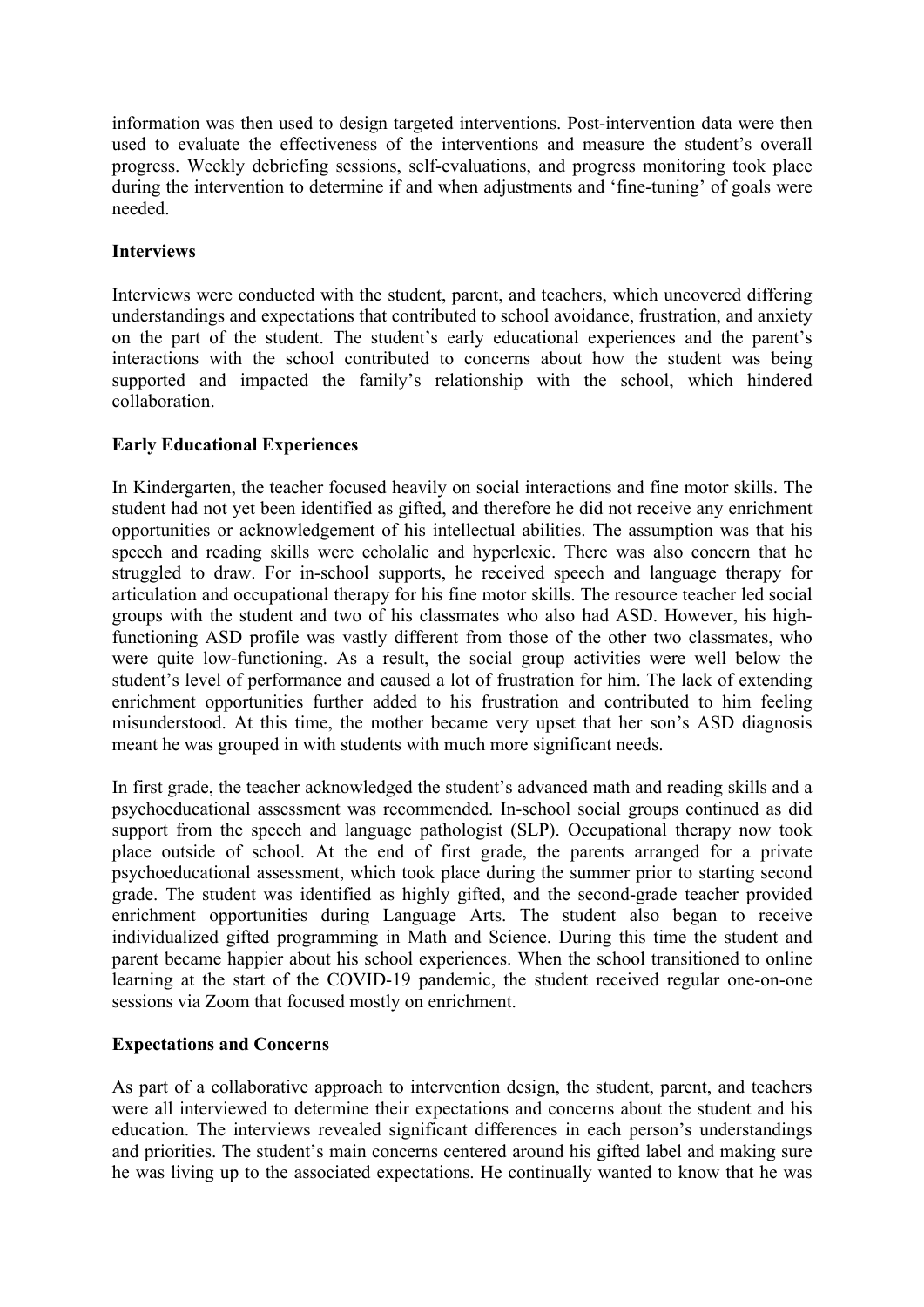working at a higher grade level, and he was very concerned about making mistakes, exhibiting perfectionism. The student was also concerned about his social relationships. Due to his sophisticated sense of humor and knowledge of advanced topics, he preferred making connections with adults. However, he expressed a desire to relate to his peers but struggled to do so. These concerns and expectations led to school avoidance, frustration, and anxiety.

The parent, on the other hand, was most concerned about the school's and other students' perceptions of her son. She was worried about him becoming a scapegoat and being blamed for any instance of misbehavior in the class. She was also concerned about a lack of extension activities. She worried that the school was only concerned about her son's ASD and was not prioritizing his giftedness. Finally, despite the parent's sometimes strained relationship with the school, her devout Catholicism meant that she really wanted him to stay in a faith-based school.

The greatest concerns for the teacher were the student's executive functioning and social skills. In particular, the teacher was concerned with the student's lack of organization, independence, and self-regulation. She was also worried about the student "lying" when he told stories or gave accounts that were exaggerated or inaccurate. This was partly due to his black and white thinking and tendency to escalate situations in his head. Another big concern for the teacher was the student's peer relationships. The classroom teacher also had differing expectations of enrichment work than the parent and learning support teacher. She wanted the student to complete all his grade level work before moving on to enrichment activities.

# **Targeted Intervention Plan**

The intervention plan was developed in collaboration with the student, parent, and teachers to address the student's specific needs. Drawing on multiple sources of information, the intervention plan used a collaborative, competency-based, and holistic approach. Interventions were developed to target both the students' giftedness and ASD-related needs.

An important part of the intervention plan was including and valuing the student's input. The student was given agency in the learning process and in selecting math and science topics. This increased the student's engagement and participation as he was able to choose and pursue enrichment opportunities of high interest. The student's giftedness and high level of curiosity often lead him to jump from topic to topic as he feels bored easily and wants to explore new things. As part of working on executive functioning and task perseverance, the student was required to create a plan and step-by-step timeline for every topic he chose. The student then entered into a 'contract' to fully finish the selected topic and related tasks before moving on. This gave the student a sense of responsibility and accountability. By creating a concrete agreement and explaining the purpose and importance of said agreement, there was greater buy-in from the student, who liked having responsibility and felt more 'advanced' because there was a formal plan and 'contract'.

Another central aspect of the intervention plan was clear, ongoing communication with the student, teacher, and parent. A clear explanation of the purpose and goal of each intervention was provided to everyone, including the student. As a highly gifted child, the student is very perceptive and analytical. Therefore, having honest conversations and providing candid explanations were integral in the interventions. To encourage active student participation in interventions, we used the child's passions and post-secondary goals to frame the need for and importance of interventions that he found frustrating or trivial. Communications with the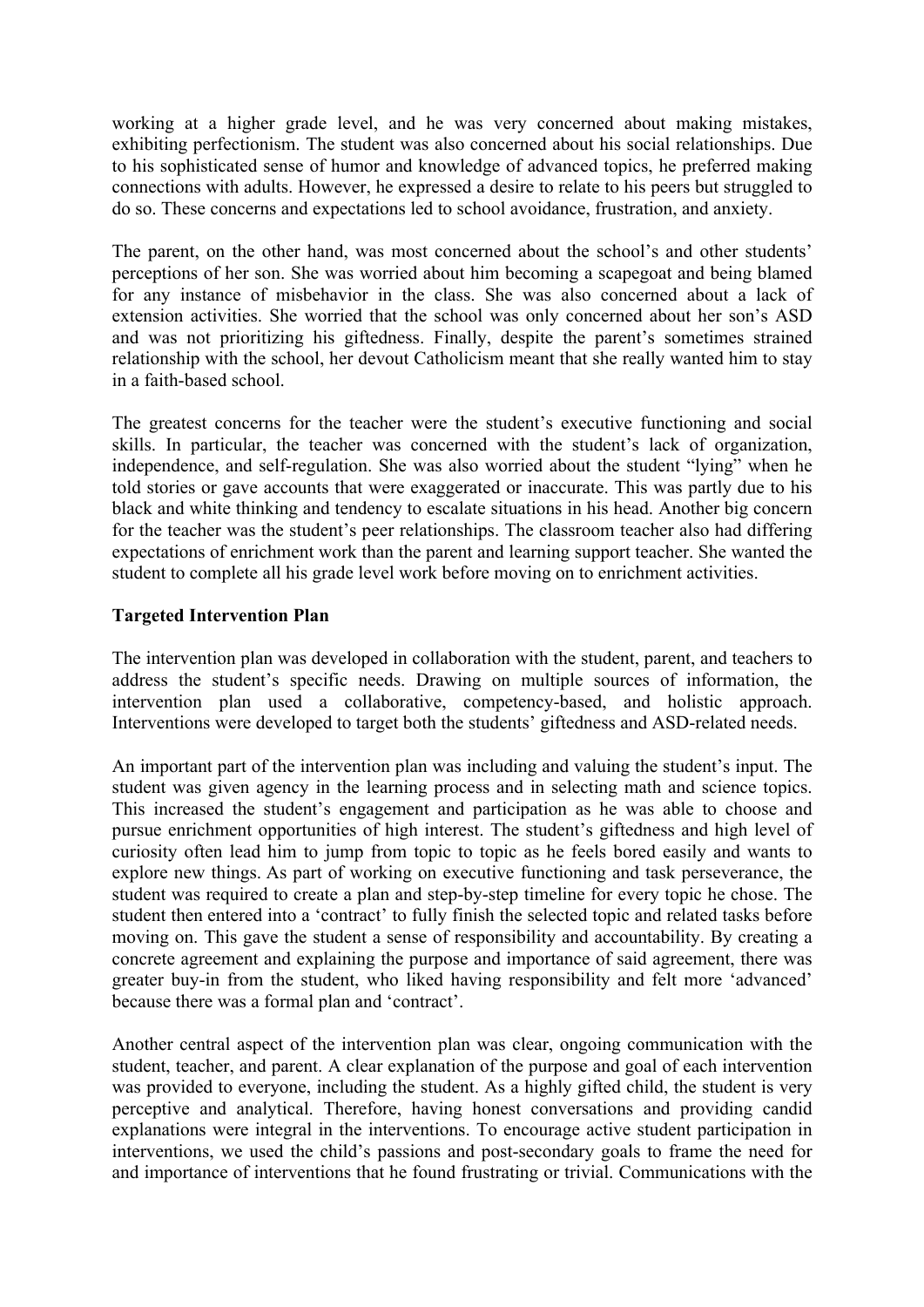parents were re-framed in a competency-based, positive manner that placed the student's challenges within the broader context of his giftedness. Student and parent input was a central component of the intervention process in order to increase participation, mitigate anxiety and confusion, foster mutual understanding and 'buy-in', and minimize student frustration and task-avoidance. This involved collaboration in the development of interventions and during ongoing monitoring and adjustments.

In order to address both gifted and ASD-related needs from a holistic perspective, enrichment projects were used as opportunities to nurture gifted potential as well as to work on areas of challenge, including social and conversational skills, turn-taking, emotional regulation, and executive functioning. This provided a strengths-based framework for the student to develop areas of relative weakness. It also gave the student a better understanding of how the areas he finds challenging can contribute and add value to his preferred interests. The student practiced cooperation, turn-taking and conversation skills while discussing enrichment interests and brainstorming research ideas. In enriched science projects chosen by the student, lab reports and case studies were used to help improve written output, planning, and organizational skills. Further, the student's interest in advanced math concepts was used to encourage a growth mindset. While being introduced to unfamiliar, high school-level math topics, the student learned about the zone of proximal development and scaffolding. Using the concepts of scaffolding and zones of proximal development helped the child reframe his mistakes and made him more willing to ask for help. Enriched math was also used as an opportunity to develop planning and organization through multi-step word problems. At home and in the classroom, executive functioning skills were further supported by using checklists and student check-ins. Due to COVID-19 restrictions, playgroups and most social skills activities were not feasible.

# **Preliminary Results**

The record of attendance was compared pre- and post-intervention and showed improvement. In-class observations revealed an increased participation and cooperation with peers following the interventions. Following the implementation of the intervention plan, the student expressed increased enthusiasm to attend school and school-avoidance decreased. The student became more engaged and collaborated in his learning process. There was a large improvement in the student's one-to-one conversational skills, patience, and turn-taking. The student also showed increased self-monitoring and acknowledgement of his executive functioning goals and needs. Similarly, the student showed greater self-awareness of his emotional-regulation needs and a desire to develop coping strategies. What's more, the student exhibited a stronger growth mindset and was more willing to ask for help and admit when he was wrong. There were improvements in the family-school dynamic as well. The parents became more receptive and collaborative with the teachers and school.

#### **Conclusion**

The preliminary results indicate the need to consider all factors that are impacting a student's functioning at the pre-intervention stage when designing an intervention plan. Open communication and collaborative, interactive planning with all parties, including the student, parents, and teachers, are key components of effective implementation. Ongoing evaluation and fine-tuning of goals are important to ensure continued efficacy of and engagement in the intervention plan. The results also highlight the importance of promoting student and parent agency throughout the process. Holistic interventions that address both the student's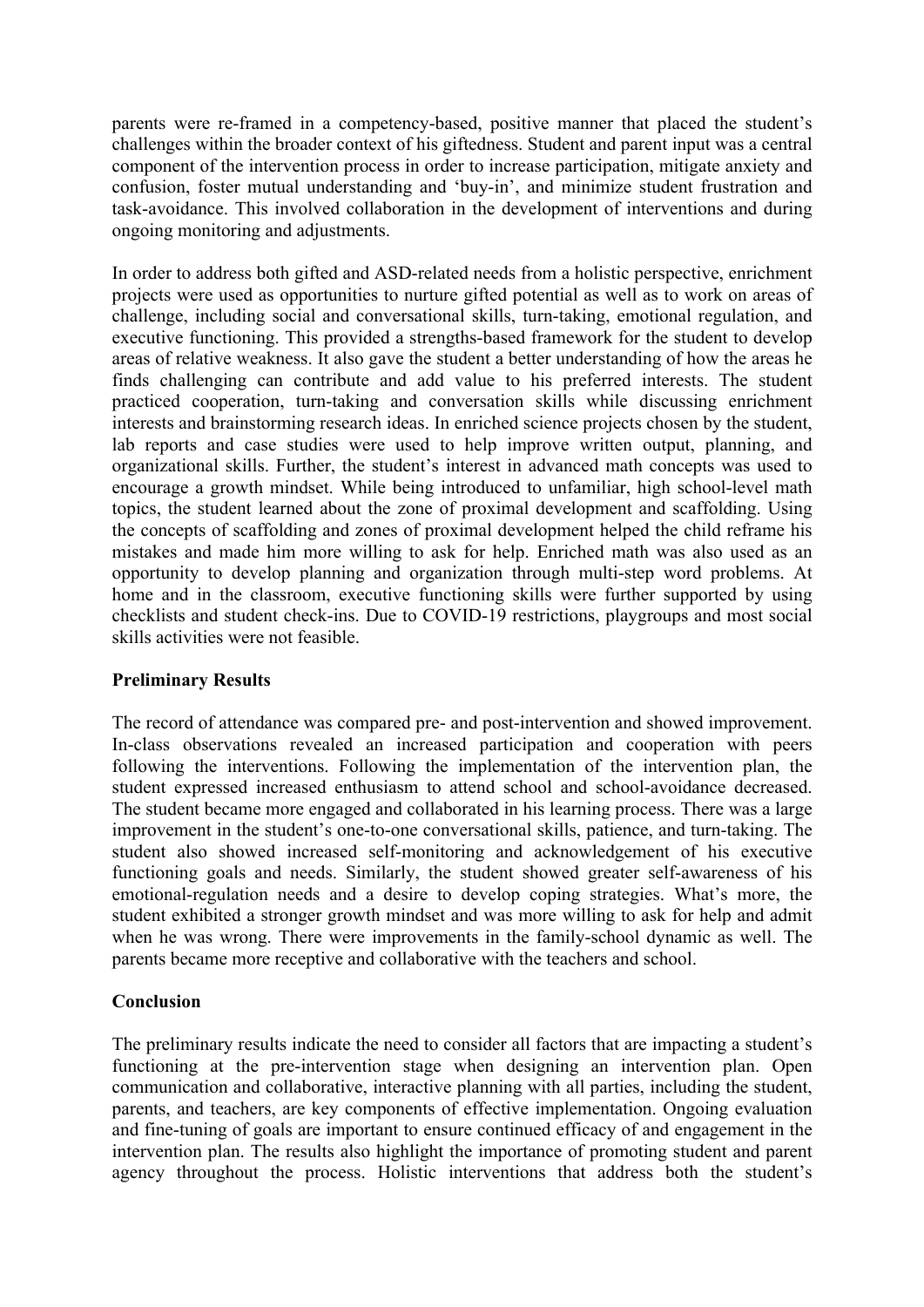giftedness and ASD-related needs, such as enrichment opportunities that incorporate goals and activities targeting areas of challenge, have the potential to reduce student frustration and anxiety and increase student participation and buy-in. The targeted, holistic approach outlined here offers an alternative to more traditional strategies that target only one exceptionality or the other, which can result in the child's needs not being fully met.

# **Acknowledgements**

The researcher would like to thank Dr. Erika Forster and Junie Brayley.